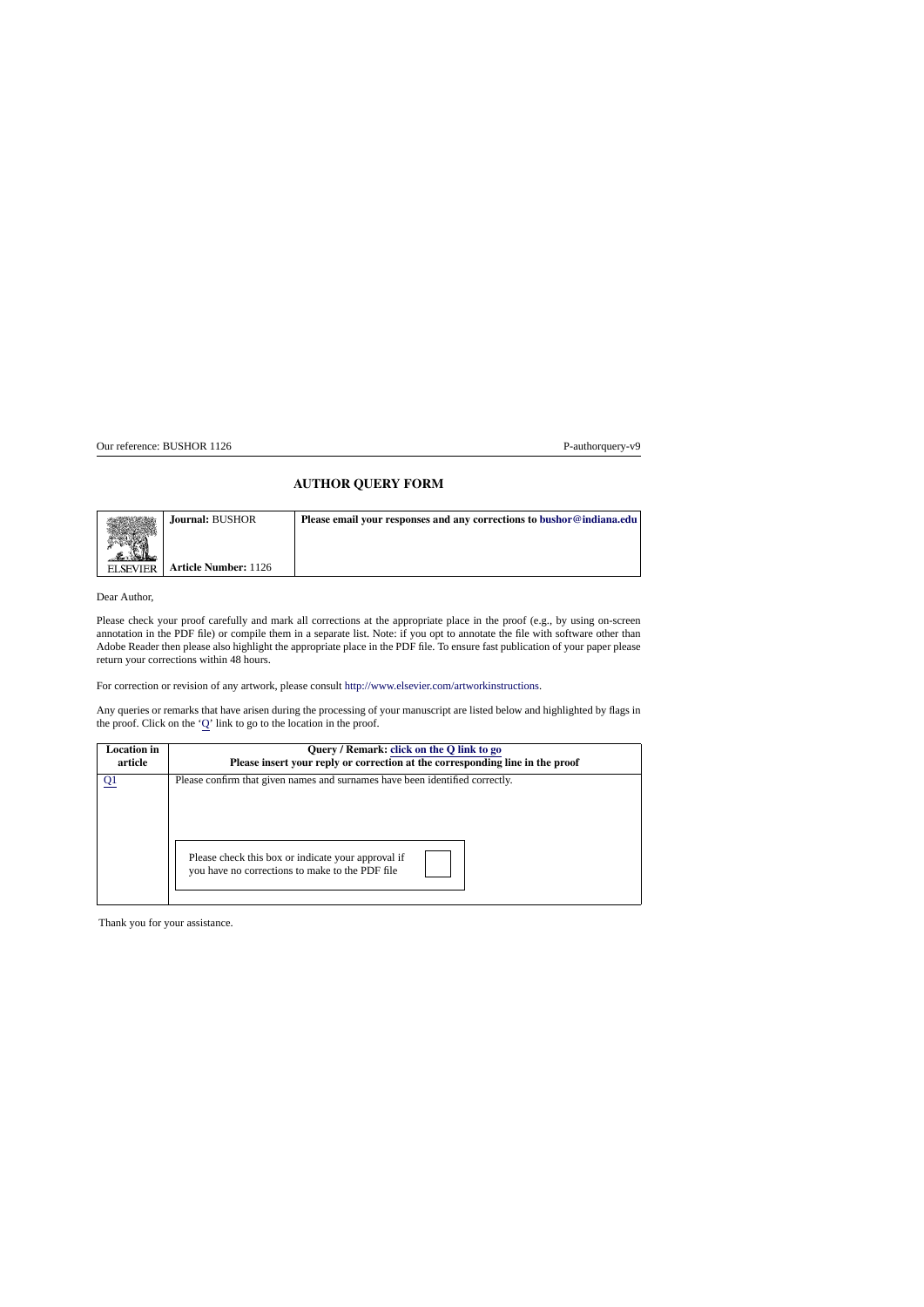Business [Horizons](http://dx.doi.org/10.1016/j.bushor.2014.01.001) (2014) xxx, xxx—xxx



 $\mathcal{L}$ 

3 4

5

10

Available online at [www.sciencedirect.com](http://www.sciencedirect.com/science/journal/00076813)

**ScienceDirect** 

**KELLEY SCHOOL OF BUSINESS** 

Ŵ

INDIANA UNIVERSITY 1 www.elsevier.com/locate/bushor

ORGANIZATIONAL PERFORMANCE

# What a difference a word makes: Understanding threats to performance in a VUCA world

 $_{\tiny \textrm{\tiny{Q1}}}$  $_{\tiny \textrm{\tiny{Q1}}}$  $_{\tiny \textrm{\tiny{Q1}}}$  Nathan Bennett  $^{\mathrm{a},*}$ , G. James Lemoine  $^{\mathrm{b}}$ 

<sup>a</sup> Robinson College of Business, Georgia State University, Tower Place 200, Suite 400,

3348 Peachtree Road NE, Atlanta, GA 30326, U.S.A.

<sup>b</sup> Scheller College of Business, Georgia Institute of Technology, 800 W. Peachtree Street, Atlanta,

<span id="page-1-0"></span>GA 30308, U.S.A.

## 1. Living in a VUCA world

''Across many industries, a rising tide of volatility, uncertainty, and business complexity is roiling markets and changing the nature of competition.'' [\(Doheny,](#page-7-0) Nagali, & Weig, 2012)

Observations such as this, from a recent issue of the McKinsey Quarterly, have been used to energize leaders as they rise to confront yet another day in unpredictable times-as well as to sell these

34 35

<sup>\*</sup> Corresponding author

E-mail addresses: [nate@gsu.edu](mailto:nate@gsu.edu) (N. Bennett), [jim.lemoine@scheller.gatech.edu](mailto:jim.lemoine@scheller.gatech.edu) (G.J. Lemoine)

same leaders consulting services. Employing an acronym for volatility, uncertainty, complexity, and ambiguity<sup>1</sup> (VUCA), pundits and leaders alike have asserted that we now live in a 'VUCA world.' This ongoing churn in the business environment creates myriad traps for leaders. Of course, optimists see the edge a company can gain if its leaders master the accompanying challenges. For example:

<sup>&</sup>lt;sup>1</sup> The acronym VUCA originated in the U.S. military [\(Whiteman,](#page-7-0) [1998](#page-7-0)).

<sup>0007-6813/\$ -</sup> see front matter  $\odot$  2014 Kelley School of Business, Indiana University. Published by Elsevier Inc. All rights reserved. <http://dx.doi.org/10.1016/j.bushor.2014.01.001>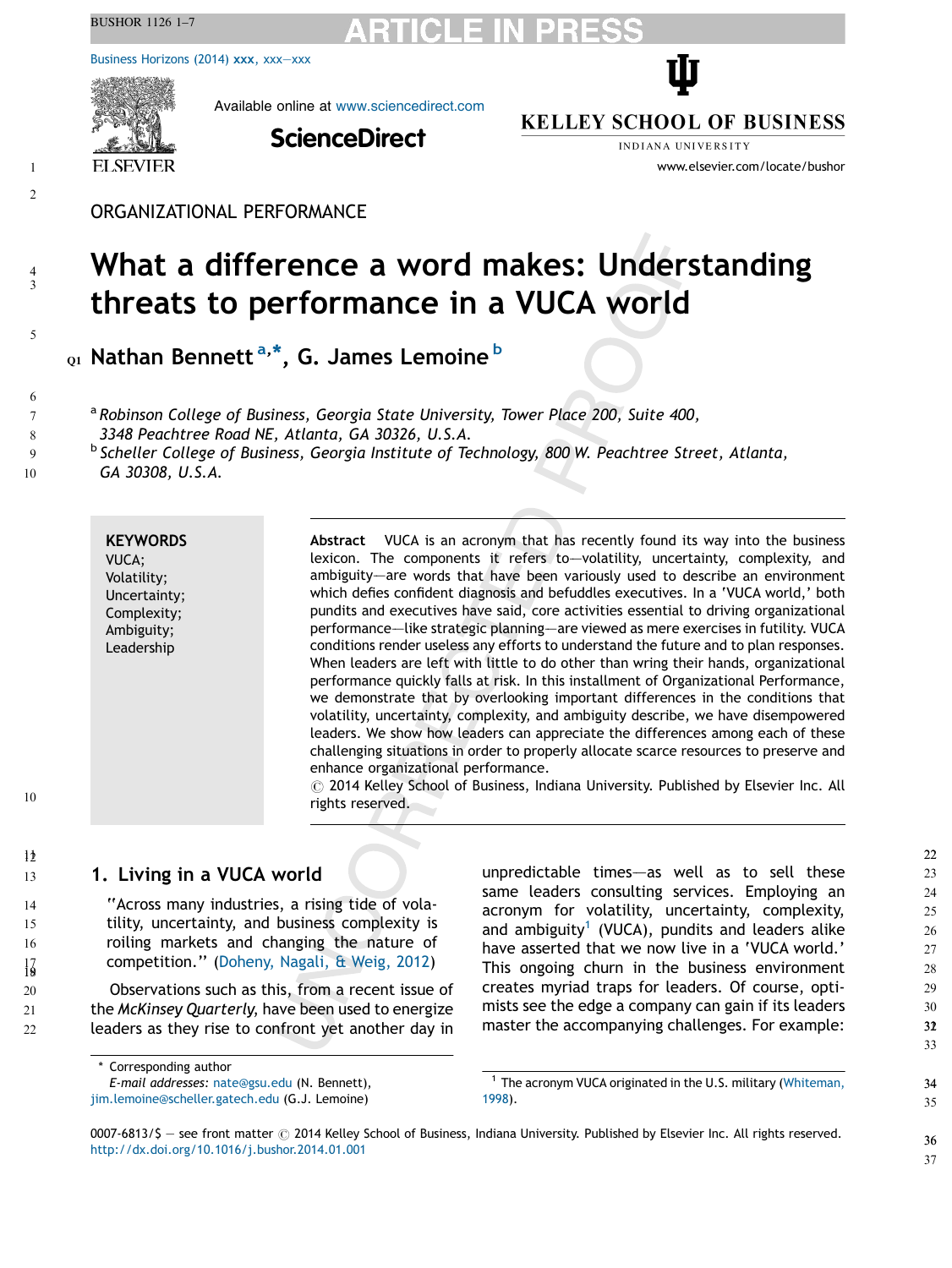### 2 ORGANIZATIONAL PERFORMANCE

133

134

135 136 137

| ï<br>×<br>٠ |
|-------------|

35

36 37 32<br>33<br>34<br>35<br>36<br>37<br>38<br>39<br>40

38

39

41

40

42 43

44

45

46 47

53 54 55

> 56 57

58

59 60

61

62 63 64

65 66

67 68 69

70

71 72 73

74 75 76

> 78 79

77

80 81 82

83 84 85

''Volatility provides profit opportunity.'' ([Warwick-Ching,](#page-7-0) 2013)

''Uncertainty is opportunity.'' ([Hemingway](#page-7-0) & [Marquart,](#page-7-0) 2013)

''Simplifying IT complexity [is] a major opportunity.'' (Boston [Consulting](#page-7-0) Group, 2013)

''Ambiguity equals opportunity.'' [\(Amerasia](#page-7-0) Consulting [Group,](#page-7-0) 2013)

Capitalizing on opportunity first requires understanding it; reviewing what leaders have said and done thus far, however, there is ample evidence of misunderstanding. Three significant problems exist in how leaders have employed these terms. First, their use has been cavalier: VUCA has become a cute, trendy way of saying 'unpredictable change.' As an experiment, perform a web search for any two of the four words comprising VUCA. You'll probably realize two things: all four are typically used as a set in executive interviews, consultant blogs, and the business press, and they're treated as synonyms. Though the words do have related meanings, it's the differences among them that are most valuable forleaders to understand. We contend that the term VUCA offers a mélange that is dangerous in its consequences. The four components of the VUCA acronym have unique meanings that should be instructive to leaders; instead, useful differences between the terms are glossed over and their value lost.

Second, even when pundits and leaders are sensitive to the differences in meaning, there is a lack of information regarding just what it is that leaders should do in order to confront one or another of these conditions. Executives often mention in interviews and press releases the difficulties of ''doing business in a VUCA world,'' but quickly move on to simpler topics without discussing exactly how a firm can position itself in such an environment. Those few that do consider how to deal with VUCA typically offer one highly general solution for all four of its components, such as ''innovate,'' ''be creative,'' ''be flexible,'' or ''listen more.'' History does not offer many examples of such pabulum producing great leaders, effective change, or robust organizations.

Finally–—and likely because there is a dearth of actionable advice out there-too many leaders are confronting this VUCA world by simply throwing up their hands. As one executive told us, strategic planning is idle at his company because, after all, ''How can you plan anything in such a VUCA world?'' Indeed, a growing thought leadership movement asserts that due to the complete chaos and uncontrollability of the VUCA world, 'obsolete' ideas such as strategy and marketing are now 'dead' ([Draycott,](#page-7-0) [2012](#page-7-0)).

Consider these three problems and it is evident that the second and third are not unavoidable consequences of the modern business world, but rather entirely avoidable outcomes of the first. That is, we have little actionable advice to deal with VUCA and are tempted to say there's nothing we can do about it specifically because we don't break out the components of VUCA and fully understand the exact natures of the problems we face. Until leaders become able to identify the unique challenges presented by volatility, uncertainty, complexity, and ambiguity, they will not be positioned to seize the opportunities promised by the aforementioned optimists. This is because volatility, uncertainty, complexity, and ambiguity all require their own separate and unique responses. Each of the four is a distinct phenomenon with equally distinct appropriate responses that require different—and possibly difficult to reallocate–—investments. Leaders face a pair of problems: If VUCA is seen as general, unavoidable, and unsolvable, leaders will take no action and fail to solve an actual problem. Alternatively, if leaders misread the environment and prepare for the wrong challenge, they will misdirect resources and fail to address the actual problem.

In the paragraphs that follow, we begin by pointing out the differences between the terms volatility, uncertainty, complexity, and ambiguity. There are non-trivial, albeit nuanced, differences in the meanings of these words–—such as the military has taken to teaching at the Army War College. Then, we discuss how to identify VUCA situations in the organizational environment and distinguish exactly which type of unpredictability is being experienced. Finally, we discuss the ways leaders need to position their companies to address these singularly: each requires something different from the company and its leadership. As we will explain, you cannot recognize the hidden opportunity (e.g., in complexity) by misdirecting resources (e.g., addressing the threat from ambiguity). Failure to use the right label will lead to a misallocation of what could be considerable corporate resources. [Table](#page-3-0) 1 summarizes our key thoughts regarding volatility, uncertainty, complexity, and ambiguity.

## 2. What do these terms mean. . .and what do they mean for your company?

## 2.1. Volatility

Reid Spencer is a division manager for a technology company in Cambridge, Massachusetts. The industry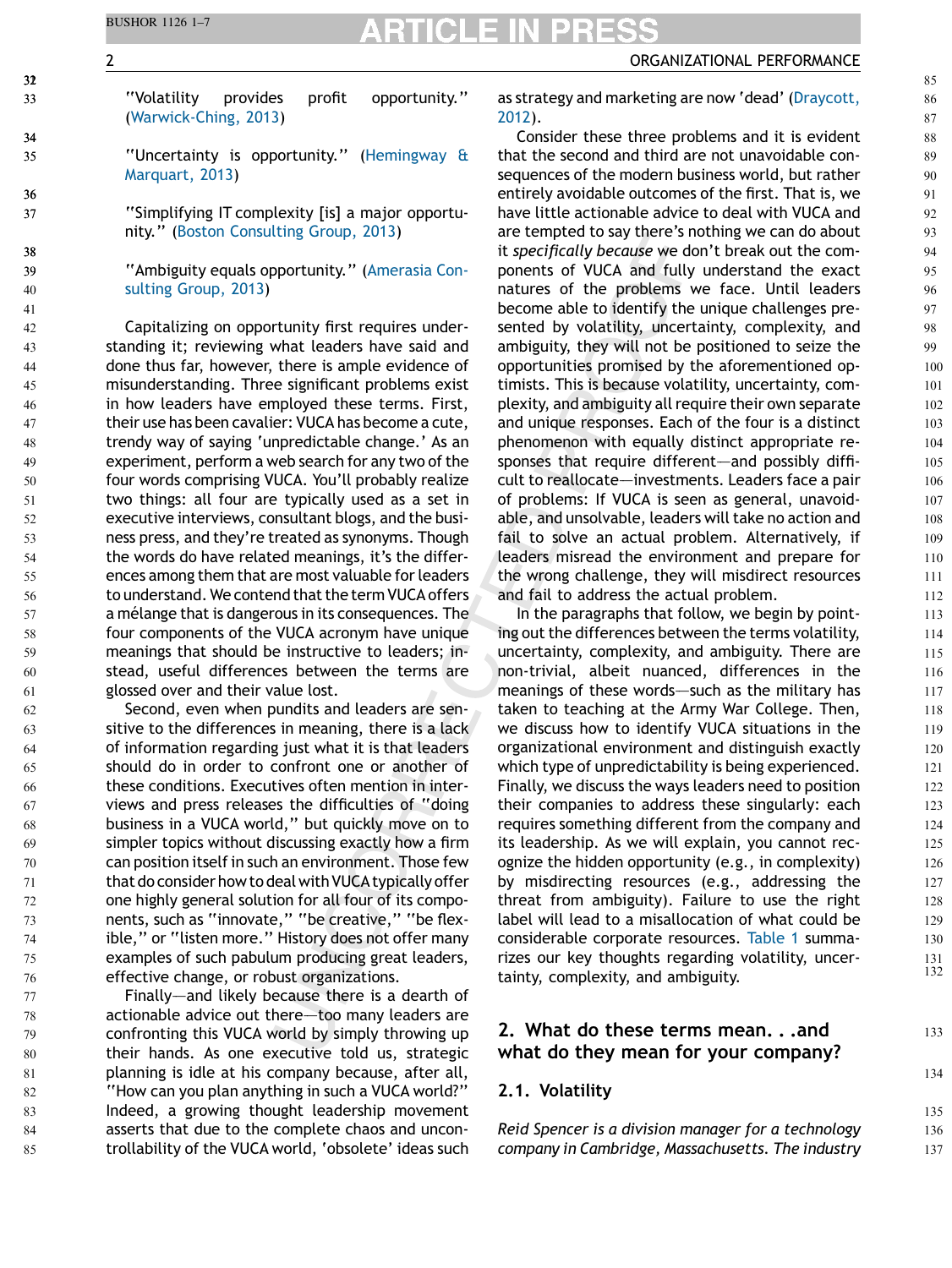#### <span id="page-3-0"></span>ORGANIZATIONAL PERFORMANCE 3

|                    | What it is                                                                                                                                                                                      | An example                                                                                                                                                                                                 | How to effectively address it                                                                                                                                                                                                                                     |
|--------------------|-------------------------------------------------------------------------------------------------------------------------------------------------------------------------------------------------|------------------------------------------------------------------------------------------------------------------------------------------------------------------------------------------------------------|-------------------------------------------------------------------------------------------------------------------------------------------------------------------------------------------------------------------------------------------------------------------|
| Volatility         | Relatively unstable change;<br>information is available and<br>the situation is<br>understandable, but change<br>is frequent and sometimes<br>unpredictable.                                    | Commodity pricing is often<br>quite volatile; jet fuel costs,<br>for instance, have been quite<br>volatile in the 21 <sup>st</sup> century.                                                                | Agility is key to coping with<br>volatility. Resources should be<br>aggressively directed toward<br>building slack and creating the<br>potential for future flexibility.                                                                                          |
| <b>Uncertainty</b> | A lack of knowledge as to<br>whether an event will have<br>meaningful ramifications;<br>cause and effect are<br>understood, but it is<br>unknown if an event will<br>create significant change. | Anti-terrorism initiatives are<br>generally plagued with<br>uncertainty; we understand<br>many causes of terrorism,<br>but not exactly when and<br>how they could spur attacks.                            | <b>Information</b> is critical to reducing<br>uncertainty. Firms should move<br>beyond existing information<br>sources to both gather new data<br>and consider it from new<br>perspectives.                                                                       |
| Complexity         | Many interconnected parts<br>forming an elaborate<br>network of information and<br>procedures; often multiform<br>and convoluted, but not<br>necessarily involving change.                      | Moving into foreign markets<br>is frequently complex; doing<br>business in new countries<br>often involves navigating a<br>complex web of tariffs, laws,<br>regulations, and logistics<br>issues.          | Restructuring internal company<br>operations to match the external<br>complexity is the most effective<br>and efficient way to address it.<br>Firms should attempt to 'match'<br>their own operations and<br>processes to mirror environmental<br>complexities.   |
| Ambiguity          | A lack of knowledge as to<br>'the basic rules of the game';<br>cause and effect are not<br>understood and there is no<br>precedent for making<br>predictions as to what to<br>expect.           | The transition from print to<br>digital media has been very<br>ambiguous; companies are<br>still learning how customers<br>will access and experience<br>data and entertainment<br>given new technologies. | <b>Experimentation</b> is necessary for<br>reducing ambiguity. Only through<br>intelligent experimentation can<br>firm leaders determine what<br>strategies are and are not<br>beneficial in situations where the<br>former rules of business no longer<br>apply. |

#### Table 1. Distinctions within the VUCA framework

137 138 139

is highly competitive and speed is a key competency for both leaders and their organizations. Like others in similar positions, Reid has a lot on his plate and only so much bandwidth. Among today's concerns is the impact a fire at a large computer chip production facility will have on the prices charged by one of his key suppliers. Margins are thin, and upon approaching his bossfor advice, Reid is told merely:''In a VUCA world, we have to innovate!''

A volatile situation can be defined as one that is unstable or unpredictable; it does not necessarily involve complex structure, a critical lack of knowledge, or doubt about what outcomes may result from key events. Rather, volatility most closely represents the general definition of VUCA commonly used in the business press: relatively unstable change. A manager facing a volatile situation like Reid's seeks to address certain questions: Will the situation create a spike in prices? If so, how high? And how long will the elevated prices last? The production facility fire introduces cost volatility, but Reid still maintains several useful– perhaps critical–—assets as he attempts to manage the situation: he understands both the situation 147 148 149 150 151 152 153 154 155 156 157 158 159 160 161

itself and the likely associated causes and effects. Reid knows that the fire could cause price increases, he knows the history of price fluctuations for the computer chip, and he likely has a good idea of what has caused these trends. He has information on other suppliers for the chip and how many other production facilities for the part exist within the key supplier. The secret to dealing with volatility, as with any component of VUCA, is understanding the opportunities and threats inherent in the situation.

Not long ago, pundits widely credited Southwest Airlines' decision to hedge on jet fuel as a key toward supporting the company's low-cost operating strategy ([Brooks,](#page-7-0) 2010). Fuel prices can be quite volatile, but not really VUCA. Southwest was not faced with significant deficits of knowledge or overwhelming complexity; rather, it recognized that environmental factors beyond its control were lining up to cause a highly volatile fuel market. Southwest knew change was coming, and what was causing that change. It required a strategy to deal with that change, for which eventual existence was expected but magnitude was

161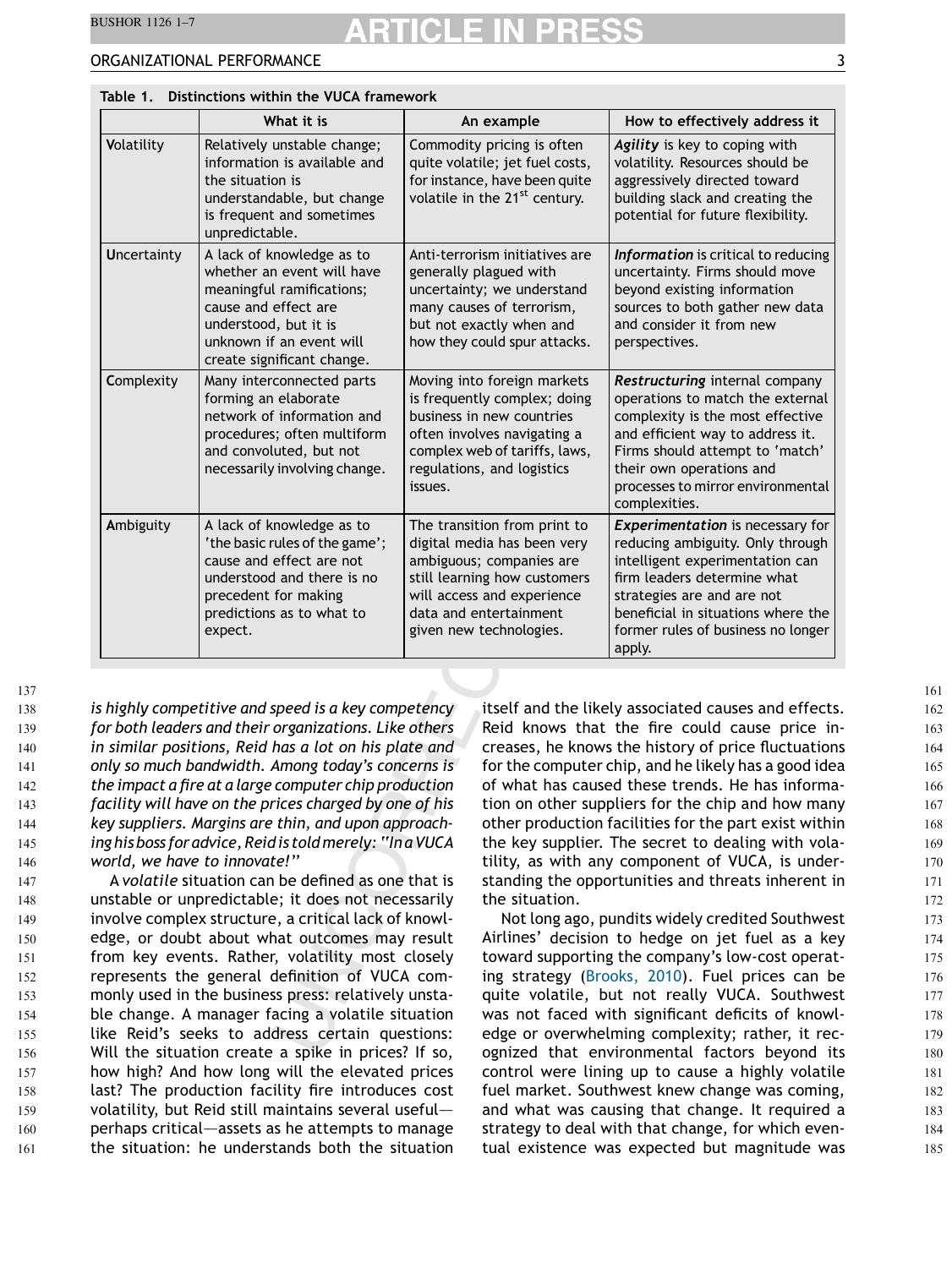# **RTICLE IN**

#### 4 ORGANIZATIONAL PERFORMANCE

185 186

unknown. The company prospered during this period of change by leveraging its agility, the key to handling volatility.

When volatile change is expected, the best way to prepare is to devote resources toward developing agility. This is typically expensive and consists, for example, of stockpiling resources. Hedging on fuel, overbuying talent, and amassing raw materials allows the slack to be agile-should volatile times suddenly suggest that is the right move. As previously mentioned, Southwest Airlines embarked on a massive fuel-hedging plan that baffled its competitors, predicting the fuel market volatility and leveraging its assets to create future agility. As most of Southwest's competitors hedged only 20%—30% of their fuel purchases, limiting their eventual agility, Southwest hedged a massive 70% of its total need. The end result was that Southwest ended up paying as much as 50% less for fuel than its competitors, and has arguably been the only consistently profitable airline for most of the 21<sup>st</sup> century.

Southwest correctly forecast the volatility in fuel prices while prices were still low, and acted aggressively to maintain its agility. We propose that this agility is the key to dealing with environmental volatility. When change is coming but its magnitude, direction, and length are unknown, effective organizational leaders build their slack resource availability, preparing for a potentially 'long winter.' In the short term, this is often expensive and seemingly unneeded. However, if a market truly is volatile, it's the definitive prescription for success in the long term.

## 2.2. Uncertainty

In a separate market, Reid is anxious to learn more about the precise capabilities of a product about to be launched by a worthy Asia-based competitor. It could be that the new product changes the game– and it could have strong implications for how he manages his research and development dollars. A senior manager in this division of Reid's company, speaking to a trade publication about the impending challenge this product may bring, was quoted as saying: ''It's a VUCA world. We're going to have to be flexible.''

Uncertainty is a term used to describe a situation characterized by a lack of knowledge, not as to cause and effect but rather pertaining to whether a certain event is significant enough to constitute a meaningful cause. Uncertainty is not volatility. A volatile situation is one in which change is likely, but that change may come quickly and at varying magnitudes; an uncertain situation, on the other hand, is not so volatile–—in fact, there may be no change inherent in it at all. For instance, Reid is uncertain about the pending product to be offered by his Asian competitor. There is nothing volatile here; he simply does not know enough to plan a best response. The solution to volatility is agility and building slack resources, but there is not enough information in an uncertain situation to indicate that this would be an appropriate response. If there is not enough information to indicate that volatile change is approaching, stockpiling resources could be a costly waste of time.

Because uncertainty exists in the lack of adequate information, addressing it simply involves obtaining information. Investment here entails methods of collecting, interpreting, and sharing information. Uncertainty can be solved structurally by devoting more resources to boundary-spanning activities: moving beyond existing networks, data sources, and analysis processes to gather information from new partners and look at it differently. Information networks are created from many different sources, both inside and outside the firm.

This principle is well illustrated by the aftermath of the 2001 U.S. terror attacks. Since those events, the world has lived with a greater sense of uncertainty regarding if, when, and where a next attack could occur. To again reinforce distinctions between the different components of VUCA, we note that the post-9/11 situation was not necessarily volatile: the core issue facing the world's governments was not a lack of stability or predictability. Rather, government leaders realized that the success of the attacks on the World Trade Center might encourage other terrorists to create similar plots. How many more attacks might we face? When and where might these attacks occur? Who might be behind them? This was the core of the West's uncertainty—but not necessarily a volatile situation, nor a totally ambiguous one, nor an overly complex one. Addressing the uncertainty regarding the strategies of potential terrorists has led governments around the world to collect and cull through unimaginable amounts of information. New partnerships were formed and information networks established, resulting in a relatively successful anti-terror campaign. The key to the West's success in rebuffing more attacks in the style of 9/11 has been uncertainty reduction through relentless information gathering.

Although Reid has likely heard the general advice to ''be flexible'' countless times regarding VUCA issues, his best course of action may be to actively grow his information collection and data processing resources. He lacks precise information about the capabilities of the new product, and needs to gather that data. Further, he needs to reach out to partners, customers, researchers, trade groups, and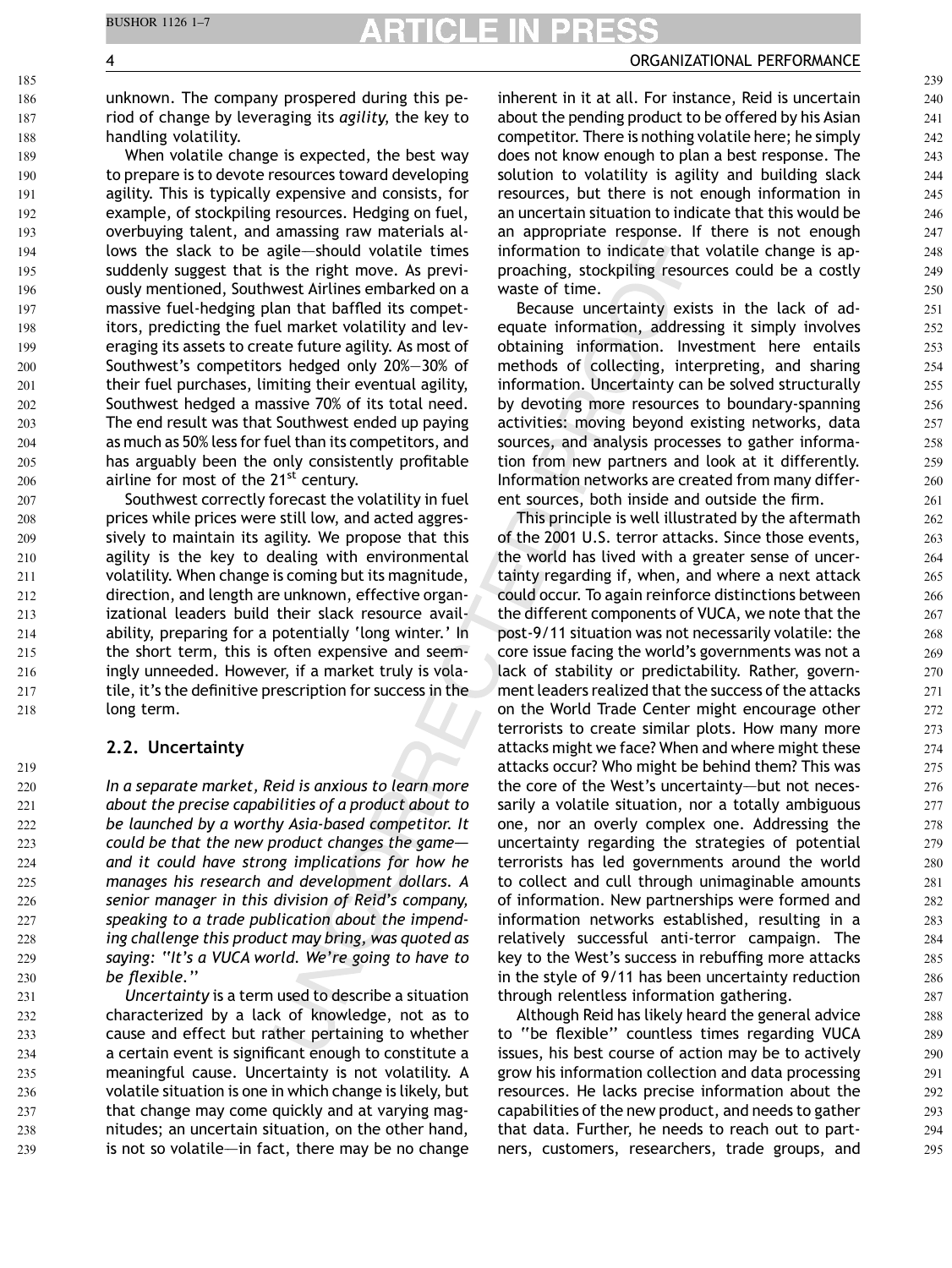BUSHOR 1126 1–7

309

# **ARTICLE IN PRE**

### ORGANIZATIONAL PERFORMANCE 5

perhaps even competitors to better understand how this new innovation might or might not change the marketplace. Will the product's launch be more comparable to that of the iPod (a game changer) or that of the Segway personal transporter (market impact did not match pre-reveal hyperbole)? What are the specifications of the new product, how do they compare to the current market, and what impact should it have on the firm's own research and development direction and budget? These are all questions that can be answered by information gathering, making an uncertain situation more certain–—and certainly more manageable.

## 2.3. Complexity

Meanwhile, efforts to grow markets abroad have been frustrating because of a variety of considerations such as export control, tariffs, and the intransigence of officials in each market. Reid often feels overwhelmed by the sheer number of moving parts involved in each market, and his staff struggles to keep up with all of the associated regulations and other idiosyncrasies. Reid looks to trade journals for guidance, and is struck by a columnist who writes: ''It's a VUCA world, and dealing with multiple markets is just part of that. You can succeed in this VUCA environment by being creative.'' 310 311 312 313 314 315 316 317 318 319 320 321 322

A complex situation is characterized by many interconnected parts. Again, this is distinct from a volatile or an uncertain situation. The situation Reid faces in regard to the regulatory environments and political climates in the many nations where his company does business is indeed complex, but not necessarily volatile or uncertain. There is no unpredictable or unstable change implied in this situation, and Reid is not faced with a lack of key information. Indeed, he has a great deal of hard information on regulations, tariffs, and the like, but is overwhelmed by the need to process it all. In complex situations, a great deal of effort is required to collect, digest, and understand the relevant information in its entirety. 323 324 325 326 327 328 329 330 331 332 333 334 335 336 337

A complex situation calls for a uniquely distinct response that is utterly separate from those necessitated by the other components of VUCA. This highlights the danger of not properly understanding and defining firm challenges. Although effective in volatile situations, stockpiling resources is useless if a firm does not understand where best to allocate them in a complex environment. Similarly, establishing new information networks, as a firm should do in times of uncertainty, risks an even greater degree of information overload, which can cause firms to 'freeze' and not make any decisions at all. 338 339 340 341 342 343 344 345 346 347 348 349

Instead, the most straightforward way for an organization to address complexity is to simplify the situation by adopting a structure that mirrors that of the environment. Research has consistently shown organizations that adapt themselves to 'match' environmental change perform at substantively higher levels, whereas firms that maintain past structures and processes in the face of a changing business environment are less effective [\(Heugens](#page-7-0) & Lander, 2009). Organizations should be structured to align with and take advantage of environmental complexity rather than struggle against it.

In the most obvious example, as a small, informal organization grows, it is expected that formal departments will appear to address what has become too much for a single person to handle. A smaller operation dealing with a smaller group of suppliers, a smaller customer base, and fewer regulations works best within a relatively simple organizational structure, but that structure becomes obsolete as the organization grows and—consequently—the organization's operating environment becomes more complex. Finance, operations, marketing, and human resources functions are established so that each part of the organization addresses something in which it has expertise. As the organization grows larger, complexity will increase and departments may divide further: the human resources department may hire specialists in benefits, compensation administration, and EEO compliance. Causes of this internal restructuration should not be limited to changes within the organization; changes in increasingly complex business environments (i.e., changes outside the organization) also indicate a need for internal change. For instance, many organizations in the U.S. are restructuring their operations in terms of employee benefits due to the onset of healthcare reform. The new healthcare law is tremendously complex, and many leaders are finding that the most efficient solution to cope with it is to restructure the relevant parts of their firms to better align with its requirements.

In Reid's situation, his firm's growth into so many new markets creates a complexity that might best be resolved by moving to a more geographically based organizational structure, such that different branches of the company are able to specialize in understanding and exploiting market regulations and idiosyncrasies. It seems his company's involvement in multiple markets has created an untenable complexity for the current organizational structure. To reiterate, the preferred solutions for volatile and uncertain situations are not relevant here: instead of stockpiling unneeded resources or gathering redundant information, the firm's most efficient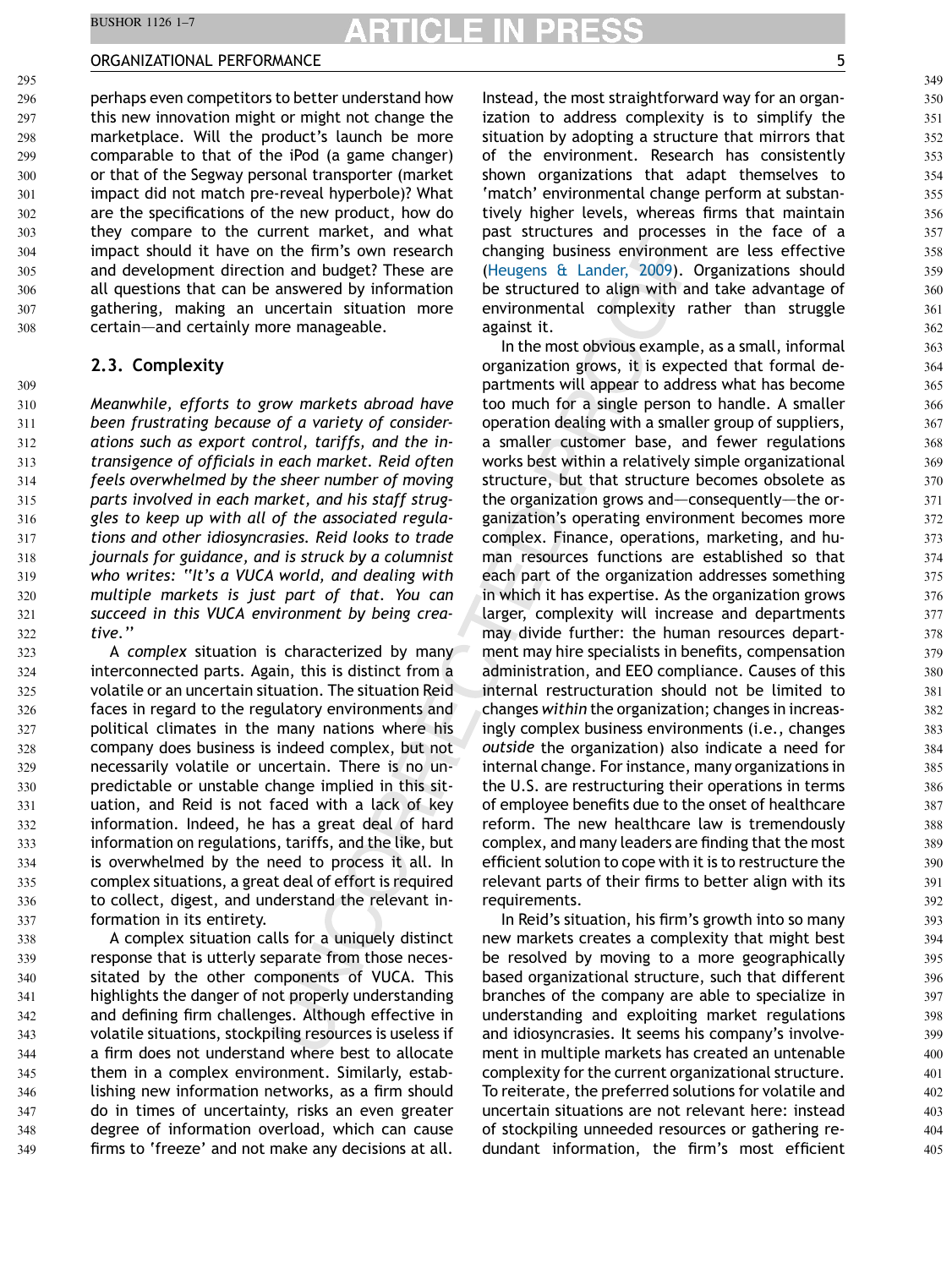# **ARTICLE IN PR**

#### 6 ORGANIZATIONAL PERFORMANCE

405 406 407

course of action is to restructure itself to align with the new environmental complexity.

# 2.4. Ambiguity

Finally, Reid tries to carve out time each day to ponder whether or not an innovative product currently under development is likely to catch on. Although it is unlike anything on the market today, it isn't clear that customers will see the value proposition the product provides. He can't afford to escalate commitment to the product if it isn't going to be a hit. He reads a marketing blog for advice and learns that ''The VUCA world is pure chaos. Successful firms avoid over-planning and make things up as they go.''

Ambiguity characterizes situations where there is doubt about the nature of cause-and-effect relationships. Looking at Reid's situation, it is easy to see how this is distinct from the other components of VUCA. It's not volatile: there is no reason for Reid to expect quick, unpredictable, unstable change. It's not complex: there aren't an overwhelming number of moving parts here, just a lack of understanding as to what will happen next. And that lack of understanding is distinct from uncertainty: in a merely uncertain situation, you have a good idea of what causes what. An ambiguous situation, on the other hand, typically revolves around a wholly new product, market, innovation, or opportunity. In an uncertain situation, you can predict what may happen if you gather adequate information. An ambiguous situation is more challenging because of the newness: there is little historical precedent for determining the outcomes of certain causes or courses of action. 420 421 422 423 424 425 426 427 428 429 430 431 432 433 434 435 436 437 438 439

Stockpiling resources, while appropriate for volatile situations, could be a huge waste of time and energy in an ambiguous situation. Gathering information is similarly unhelpful when a situation is ambiguous, as you likely don't know what information would be most useful to gather. Likewise, a company restructuring could be enormously inefficient if the firm doesn't really understand what that restructuring might lead to. The fourth component of VUCA continues the overall trend: the solution that works for one part of VUCA likely won't work for the other three. Each dimension of VUCA is distinct and unique, and requires a different optimal course of action. In the case of ambiguity, we believe the key to success is experimentation–—not slack resources, information gathering, or restructuration. 440 441 442 443 444 445 446 447 448 449 450 451 452 453 454 455 456

Recall that ambiguous situations are those in which the relationship between cause-and-effect is uncertain. Such could be said of the challenge 457 458 459

the digital revolution is presenting traditional print publishers: how news junkies will want to stay informed, how students will want to get their learning materials, and how lovers of fiction will want to discover new authors are factors that will require the industry to adopt a mindset of experimentation. Further, technology allows content providers to entirely circumvent traditional publishers. It is unclear what the revenue model that maximizes return will be. Successful publishers, small and large, have thus far responded to this ambiguity with experimentation and a willingness to take risks. In an industry not typically recognized for groundbreaking innovation, publishers have created bundled contracts for authors with both traditional publishing and e-books, offered bonus content to customers who purchase e-books through their own digital marketplaces, embedded exclusive videos within their e-books, and even offered book chapters or whole books for free (for a limited time) in order to entice new readers. What will work as a business model 10 years from now? The only way these publishers can find out is to experiment with the unprecedented.

The potential impact of his company's new product is very ambiguous to Reid. Being such a departure from what the company is known for, predicting customer reaction to the product is difficult; accurately forecasting associated supply processes and needs may also prove problematic. Reid's best option may be experimentation. For example, his company can introduce individual features from the new product into existing products, experimenting with customer receptivity. Furthermore, his firm may contract out-to a variety of suppliers–—input processes required by these new features, experimenting with different supply flows and partners. The key here is options. Reid isn't locked into any one plan without knowledge of cause and effect; that would be risky for the firm. Instead, he spreads out his resources, trying many different new strategies and analyzing each carefully until he can determine with some confidence exactly which will be best suited to the market environment.

# 3. Final thoughts

It isn't just Reid Spencer who suffers from a daunting agenda. There is broad consensus that these are challenging times for leaders. Globalization has created opportunities with one hand as it has introduced threats with the other. The stubborn global recession has blunted repeated bursts of optimism for the return to a path of prosperity. Layer on the